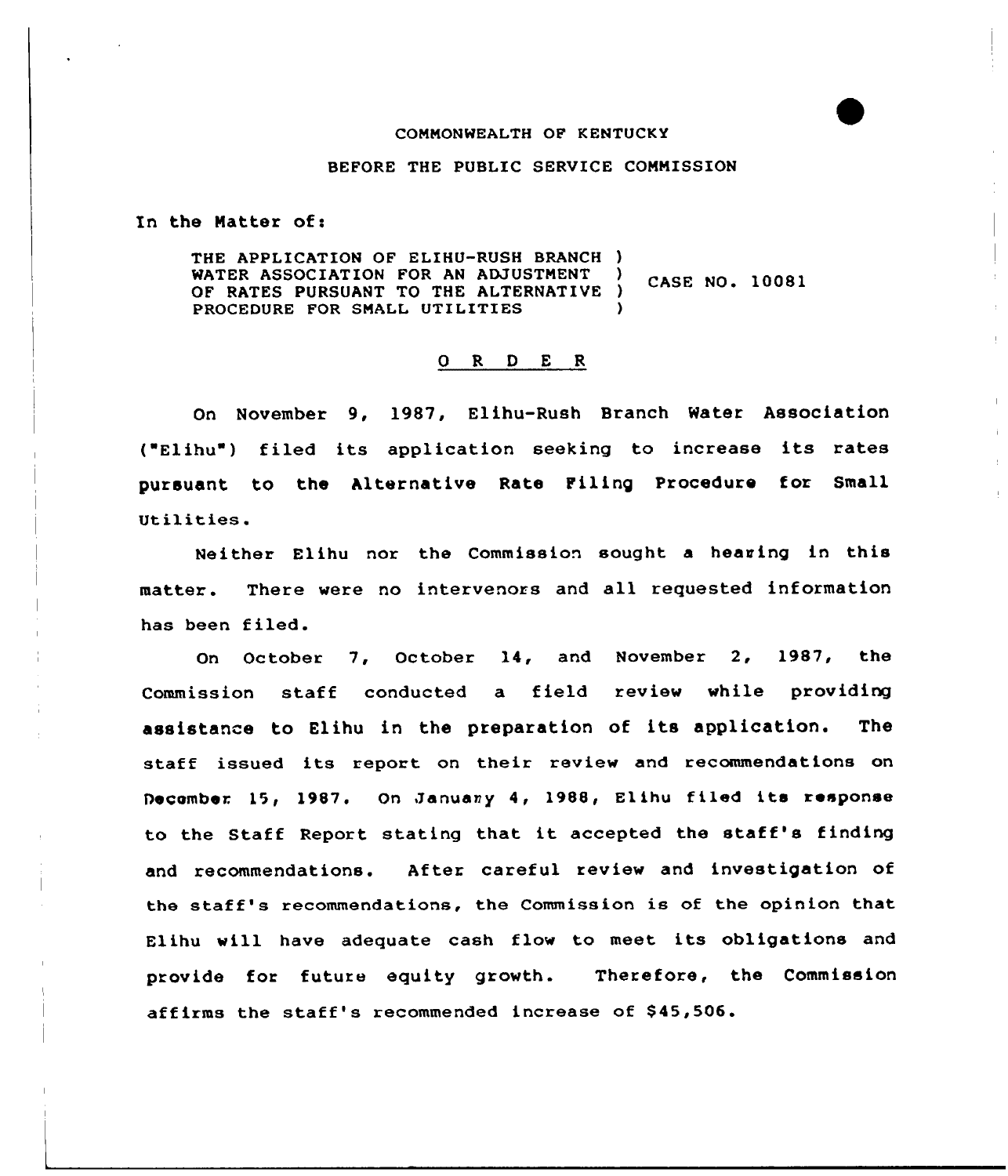### FINDINGS AND ORDERS

1. The rates and charges in Appendix A are fair, just, and reasonable rates and charges to be charged by Elihu in that they should produce annual revenues of \$169,003.

2. Within 30 days of the date of this Order, Elihu should file with this Commission its revised tariff sheets setting out the rates approved herein.

IT IS THEREFORE ORDERED that:

l. The rates and charges in Appendix <sup>A</sup> are the fair, just and reasonable rates and charges to be charged by Elihu for service rendered on and after the date of this Order.

2. Within 30 days of the date of this Order, Elihu shall file with this Commission its revised tariff sheets setting out the rates approved herein.

Done at Frankfort, Kentucky, this 21st day of Jaraary, 1988.

PUBLIC SERVICE CONNISSION

Vice Chairma

ssione

**ATTEST:** 

Executive Director